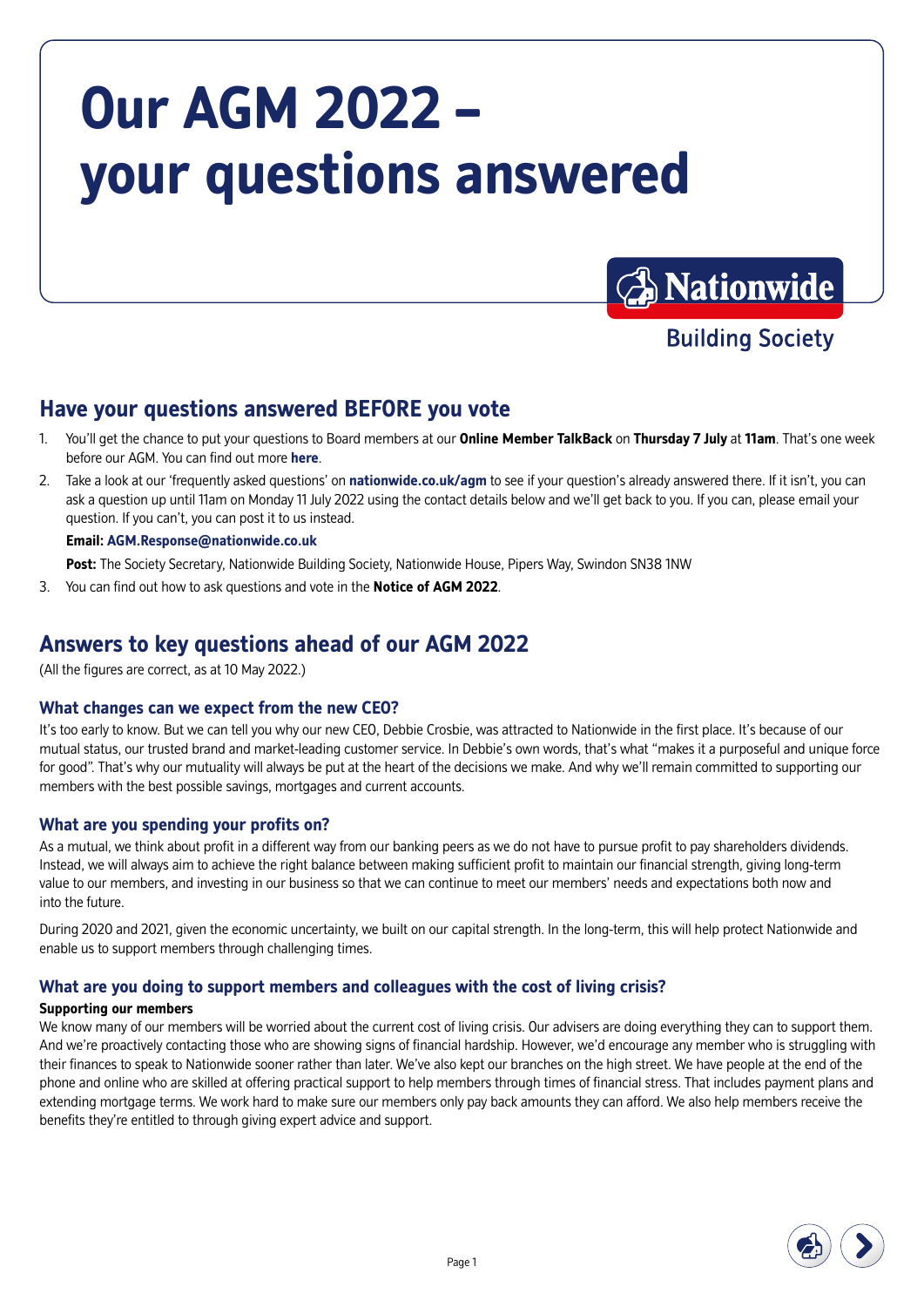#### **Supporting our colleagues**

Our employees aren't immune to the cost of living pressures, particularly around housing. That's why we've launched a Colleague Housing Support Package. This package includes an emergency loan, paid time off to deal with a housing emergency, and support helplines through our EmployeeCare line and Shelter.

### **What are you doing to support Ukrainian refugees?**

We're shocked by the war and humanitarian crisis unfolding in Ukraine. Together, our colleagues and the Society have looked at ways to support those who most need it. These include:

- suspending the usual £20 SWIFT fee on transfers made to Ukraine, Poland, Hungary, Slovakia, Romania and Moldova, to allow Nationwide members to support family, friends and refugees impacted by the crisis.
- enabling members and colleagues to donate to the British Red Cross online and in branch. So far we've raised more than £1 million, including a £250,000 donation from the Society.
- supporting Ukrainian refugees living in the UK with opening a current account.

#### **What is your exposure to Russian sanctions?**

As a UK-focused building society, Nationwide has no counterparty relationship with Russian entities and no direct exposure to Russia or Belarus with regards to investments. As you'd expect, we take sanctions very seriously and are making sure all our systems and controls are updated to meet what's required during this changing situation.

#### **How do you support members against fraud and scams?**

We're always trying to raise awareness of different types of fraud and scams and have continued to step up our support.

We introduced the **Scam Checker Service** so members can check a payment they're worried about either in branch or by calling a 24/7 freephone number (**0800 030 4057**). Colleagues will then talk with them about the nature of the payment and if there are any concerns with going ahead with the payment. If we do give the go ahead and the member goes on to fall victim to an Authorised Push Payment (APP) scam, we'll refund the payment in full under the Society's new **Scam Protection Promise**.

As well as this, we give members the knowhow and information to keep themselves safe from fraud and scams at Talkbacks and on our **[website](https://www.nationwide.co.uk/help/fraud-and-security/)**. We run regular campaigns in the media to highlight the different types of scams and offer advice on how to avoid becoming a victim.

We're also focused on protecting our members from those scams where they're tricked or panicked into authorising a payment to a fraudster. We're constantly improving how we detect and stop such scams and fraud. When our members make payments online, we give real-time fraud warnings and make the necessary checks. And we lobby for more consistent regulation and better protection for consumers from other industries, such as internet service providers and social media platforms where a lot of these scams start.

We also ask our members to do everything they can to keep themselves safe by following the advice we give and to pay attention to the warnings they see before making a payment.

### **2022 AGM**

#### **How do I join the AGM online? How do I vote and ask a question online? Can I join in person and vote?**

This year, for the first time, you'll be able to take part fully in our AGM online. You'll find step-by-step instructions on how to join our AGM online, including how to vote and ask a question **[here](https://www.nationwide.co.uk/about-us/have-your-say/our-agm/)**.

This year, you can also come along to our AGM and vote in person. Please come to Nationwide House, Pipers Way, Swindon SN3 1TA at 10.30 on Thursday 14 July 2022. Just make sure you bring the front page of your voting form, or other evidence of your Nationwide membership with you. You'll find information on accessibility and travel arrangements **[here](https://www.nationwide.co.uk/about-us/have-your-say/our-agm/)**.

#### **How will my AGM vote support Shelter?**

We're donating 10p to Shelter\* for every vote cast in our 2022 AGM, up to a maximum of £50,000. We've been supporting Shelter for more than 20 years and we're proud of what we've achieved together. So, please help us make your vote count. To date, we've raised more than £7 million to fund Shelter's frontline services. We've helped support almost 100,000 people in housing need and we've funded a Policy Officer at Shelter for the last six years. To find out more about Shelter, go to **[shelter.org.uk](http://www.shelter.org.uk)**

\*Registered charity (263710 England and Wales, SC002327 Scotland). Housing Rights in Northern Ireland (NIC 105735).5% of funds raised will be donated to Shelter Cymru. 5% of funds raised will be donated to Housing Rights.

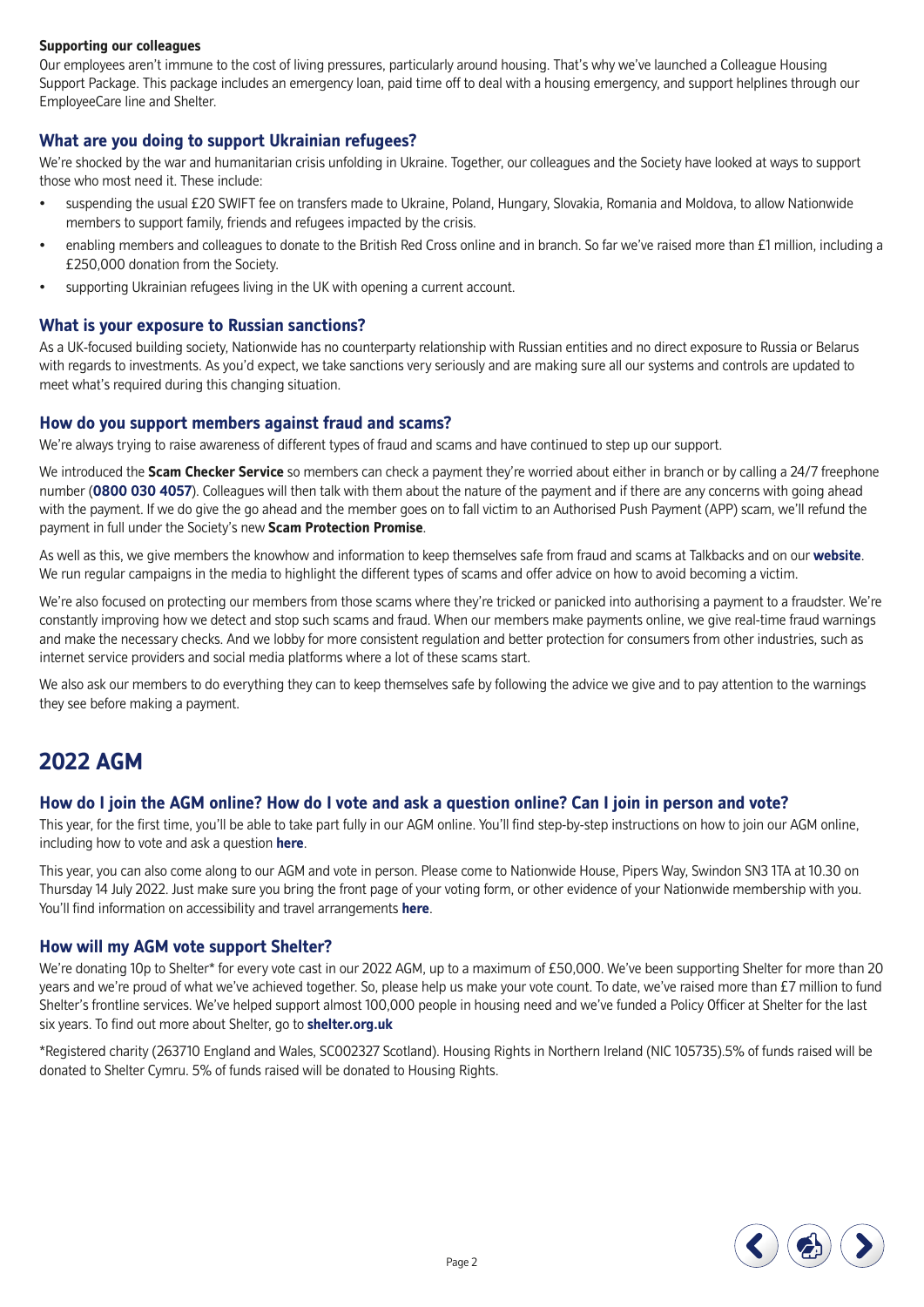# **Inclusion and Diversity**

#### **What are you doing to increase diversity in Nationwide? Are you hiring candidates from ethnic minority backgrounds? Improving gender balance at senior levels? Creating a more diverse Board?**

 As a mutual, inclusion is at the heart of what we do. Our inclusion and diversity ambition has two parts. The first is to create an inclusive culture where our people can thrive. The second, for our workforce's diversity to reflect that of the communities we serve. Both are important in making sure what we do and how we do it keeps our members and their needs front of mind.

We've also set diversity measures we want to achieve by 2028, and are making progress with the following:

- We're aiming for 50% women in leadership positions by 2028. We've achieved this at Nationwide Leadership Team level, however, we have more to do at senior management levels, where representation of women is around 35%. At Board level, we aspire to be at least in line with the Society's gender measures of 50% female representation at senior levels. Currently, we are at 41.7%.
- It should be noted that our Board composition currently meets the new FCA Listing Rules requirements on Board diversity of having at least 40% female representation on the Board; having at least one of the senior Board positions (Chair, CEO, CFO and Senior Independent Director (SID)) held by a female director and having at least one member of the Board from an ethnic diverse background.
- We've improved ethnic diversity in our leadership teams and also overall within our Society over the last few years and we're committed to continuing this progress. At Board level, 8% of our Directors are from ethnic minority backgrounds (including Non-Executive Directors). Diversity will continue to be a key focus in the recruitment of new Board members in the future.

We've taken steps across our recruitment and talent management processes to remove barriers and improve the diversity mix of those we hire and promote:

- We've improved the ratio of ethnically diverse hires across all role types. For example, in technology 41% of the people we hired were from ethnic minority backgrounds and of these 30% went into specialist roles and 32% into our branches UK wide. We've already launched a society-wide sponsorship programme to support the development of under-represented talent.
- Our leadership team is also working closely with Race Together, our internal ethnicity network, to build their understanding of the challenges and turn conversations into the right actions.

We're equally focused on creating a culture that puts inclusion first. That way, our people can be their best and bring out the best in others, no matter their background, identity or circumstances. This includes but isn't limited to gender identity, ethnic diversity, sexual orientation, disability and long-term conditions.

We're making progress but we know we have more to do. This change will take time and needs us to make sustainable change by taking the right actions, in the right way. But we're confident we're heading in the right direction, and taking action that has real, meaningful impact.

# **Remuneration**

**For information on pay please refer to our Review of the Year document which can be found [here](http://www.nationwide.co.uk/agm)**

### **Products**

### **Your profits have increased, so why haven't you increased rates for savers?**

As a mutual, our focus is to provide long-term value to our members. Although returns to savers have been kept down by the low-rate environment, we're committed to paying the best rates we can sustainably afford. In the last five years, we've paid over £2 billion in extra interest to our savers. In the last year, our average deposit rate has been more than 50% higher than the market average.

We've continued to offer competitive products to members over the last 12 months, through our Member Exclusive FRISA and our Flex Regular Saver. And we've paid a competitive rate for a long time through our 1 Year Triple Access Online Saver.

We've also taken the decision to focus the increases from the recent Bank Rate rises on specific savings accounts as it balances the need to support savers while continuing to offer value to borrowers. It also allows us to invest in branch, telephony and online services for the Society's 16 million members.

### **Are you planning to increase mortgage rates?**

Any changes we make to our new business range will reflect the current interest rate environment, which has seen mortgage rates increase across the market. Although we're owned by our members, that doesn't mean we're not immune to market forces. We need to make sure our mortgage rates are both sustainable and competitive.

### **Why is there a prize draw only open to members receiving the paper pack?**

For 2022 there is a prize draw of 4 prizes of £250 each to encourage members to sign up to 'go paperless' for future members' meetings. Members are able to opt in to go paperless, without entering the prize draw by simply opting out of it. Posting AGM packs is becoming increasingly costly and members receiving the information about future members' meetings by email will allow us to use our members' money in a more efficient way. It's important for us to make sure our members continue to receive their AGM voting information, and other information about future members' meetings in a way which best suits them so the option to go paperless is always their choice.

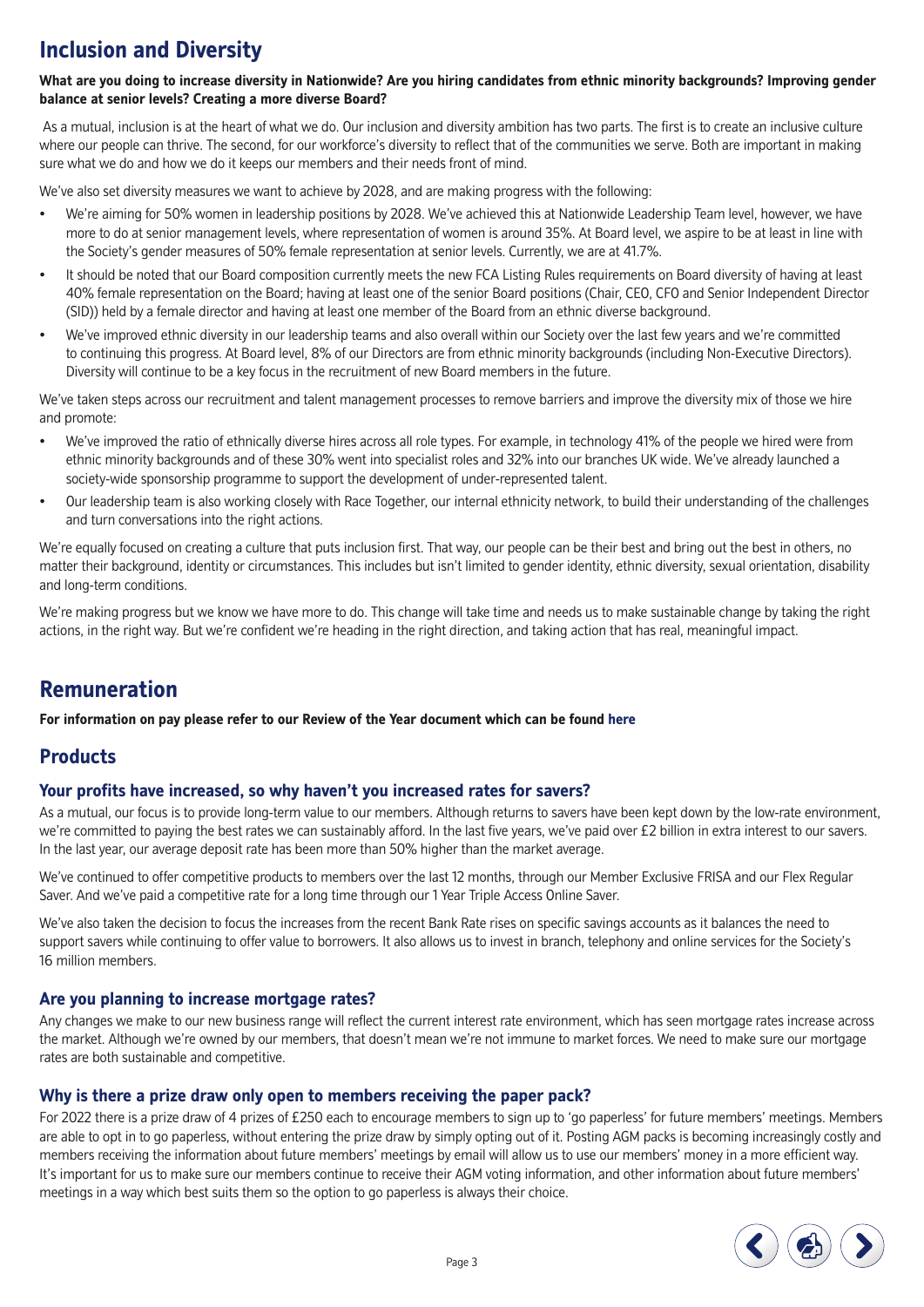# **Future of the branch network**

### **Can you promise communities you won't start closing large numbers of branches like the banks?**

We're committed to giving that face-to-face contact our members get from our branches. That's why, we have just announced we have extended our Branch Promise to leave no town or city where we currently have a branch, until at least January 2024.

Our branch colleagues also changed the way they worked to meet our members' changing needs during the pandemic. For example, when it was quieter in branch, they used their customer service skills to help out with the increase in calls and online requests we were getting. As branches have remained less busy since Covid, we have rolled this way of working out to 50 branches, which has worked well.

We continually review our network of branches so we're in the right place for most members. Since 2017, we've shown our commitment by upgrading 240 branches and investing over £260 million. However, this doesn't mean we'll never close a branch. Sometimes, we must consider whether it's in the interests of our wider membership to keep them open. For example, where there are branches that need significant investment, or we have invested in nearby branches, or we have a high number of branches in that area.

## **Our people**

### **Are your employees still working from home? Will they be coming back into the office for half the week?**

In response to the pandemic, we adopted more flexible ways of working where we could. We're continuing to support colleagues to work in a way that's right for the organisation and them. At the same time, we're encouraging them to come together, collaborate and use our workspaces as colleagues need. We've seen more admin colleagues coming into offices more often since restrictions were relaxed. Our branch and customer service colleagues have continued to look after members in branches and on the phones throughout the pandemic.

### **How can I pay a cheque into my account?**

You can pay in a cheque in one of Nationwide's branches or by using one of the Society's ATMs. If you can't get to a branch or an ATM, you can post your cheque to us. You'll need to print out and fill-in a cheque form as well. If you can't print out the form, just write the information we need on the back of the cheque. You'll find more information by searching '**[help with cheques](https://www.nationwide.co.uk/help/payments/cheques/)**'

# **Climate change**

### **What are you doing to tackle climate change and what are your targets?**

We've been carbon neutral for our offices, branches and fleet cars since 2020. And we haven't sent any waste to landfill since 2015. We're proud to have held the Carbon Trust Triple Standard since April 2014, demonstrating our commitment to continually reduce our operational carbon, water, and waste footprint. In 2021, we became a member of the Net-Zero Banking Alliance (NZBA). We're also part of the Glasgow Financial Alliance for Net-Zero (GFANZ) that commits us to working towards a net-zero future by 2050.

We're working with our suppliers to help them meet increasingly stretching environmental goals. By 2030, our business operations, supply chain and business commuting will be carbon neutral. We're also starting to remove the use of natural gas from our branch network (used for heating and hot water) and replacing it with electrical systems. We're aiming to be gas-free in our branches during 2022.

Homes make up for some 16% of carbon emissions in the UK. So, as a major mortgage lender, it's our ambition to lead the greening of UK homes. We want to make sure that at least half of our mortgages on our books are rated at 'EPC C' or better by 2030. We've made a £1 billion loan fund available for borrowers to reduce the carbon footprint of their homes and kickstart green home improvements and retrofitting. Through this fund, we're able to offer our mortgage members discounted rates through our Green Additional Borrowing products to help them make green home improvements. We also have a similar product available for landlords through The Mortgage Works – our Buy-to-Let arm. Nationwide has also formed a cross-sector Green Homes Action Group to help deliver the policy, skills and solutions needed to reduce the impact of homes.

Our Oakfield development in Swindon is an ambitious plan to create a community of 239 EPC-A rated homes. It will be one of Britain's biggest offgas housing developments.

As we move towards a greener future, we want to make sure the most vulnerable in society aren't left behind.

The Society's employees have an important role to play in tackling climate change. Our 400-strong employee Green Network aims to lead the Society's internal conversations on green and sustainability to build and maintain a 'big picture' of all our green activity. Last year, the network organised our first Green Colleague Assembly, coinciding with the COP26 climate change summit. Open to all colleagues, it encouraged them to share their thoughts and opinions on a diverse range of subjects relating to green and sustainability.